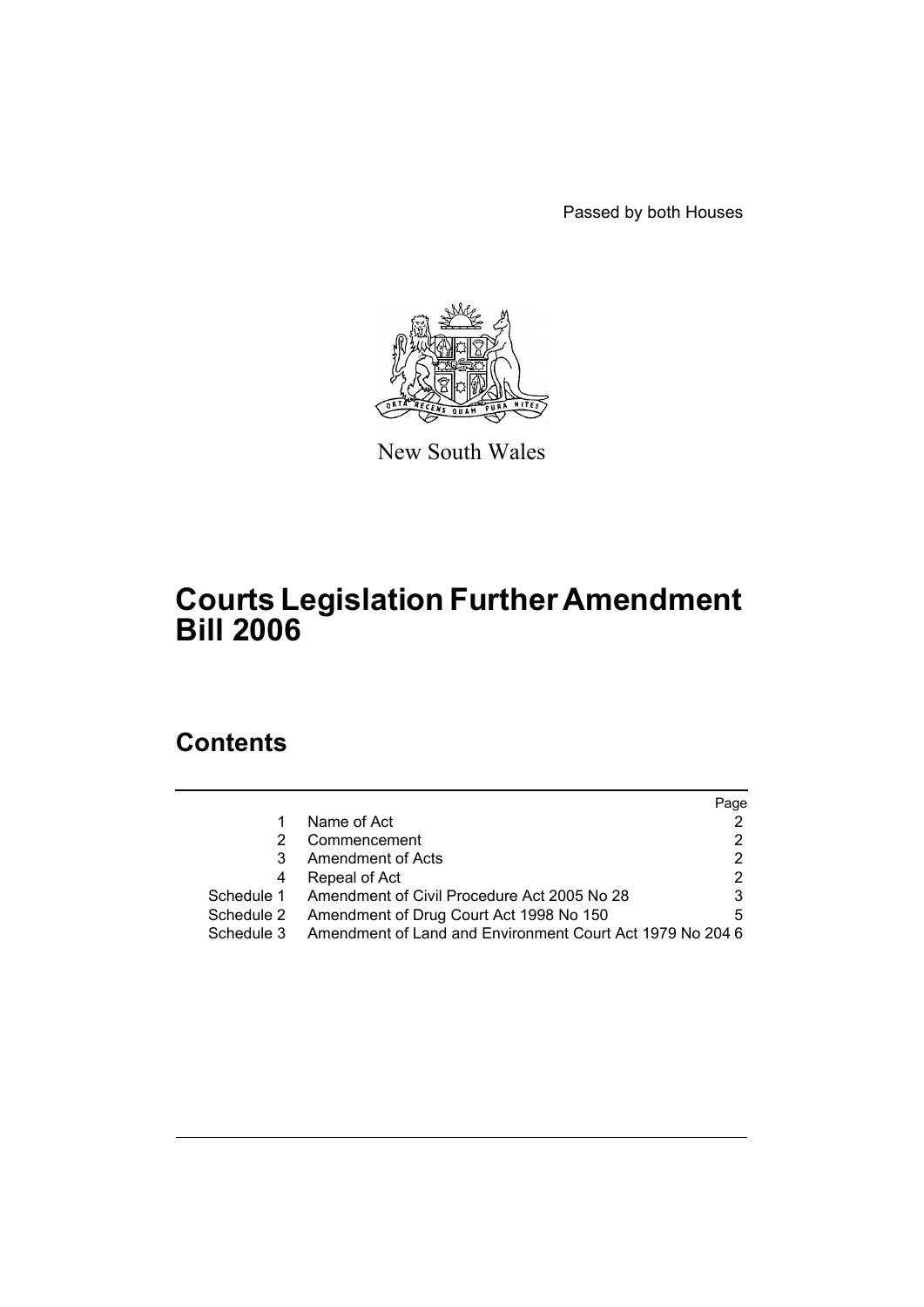*I certify that this PUBLIC BILL, which originated in the LEGISLATIVE ASSEMBLY, has finally passed the LEGISLATIVE COUNCIL and the LEGISLATIVE ASSEMBLY of NEW SOUTH WALES.*

> *Clerk of the Legislative Assembly. Legislative Assembly, Sydney, , 2006*



New South Wales

# **Courts Legislation Further Amendment Bill 2006**

Act No , 2006

An Act to amend the *Civil Procedure Act 2005*, the *Drug Court Act 1998* and the *Land and Environment Court Act 1979* with respect to courts, court procedures and other matters; and for other purposes.

*I have examined this Bill, and find it to correspond in all respects with the Bill as finally passed by both Houses.*

*Chairman of Committees of the Legislative Assembly.*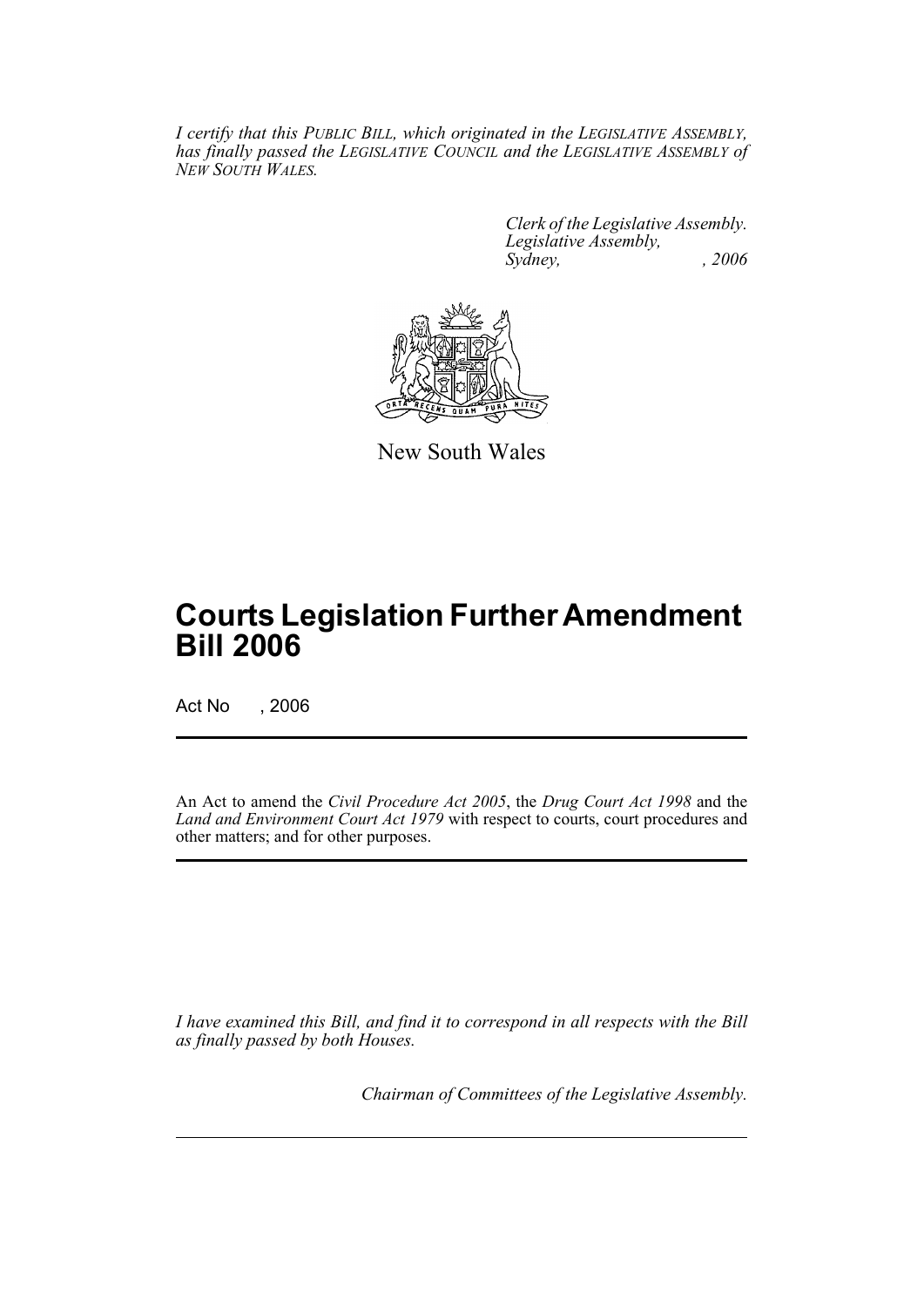### **The Legislature of New South Wales enacts:**

#### **1 Name of Act**

This Act is the *Courts Legislation Further Amendment Act 2006*.

#### **2 Commencement**

- (1) This Act commences on the date of assent except as provided by subsection  $(2)$ .
- (2) Schedule 2 commences on the commencement of Schedule 1 [5] to the *Compulsory Drug Treatment Correctional Centre Act 2004*.

### **3 Amendment of Acts**

Each Act set out in Schedules 1–3 is amended as set out in those Schedules.

#### **4 Repeal of Act**

- (1) This Act is repealed on the day following the day on which all the provisions of this Act have commenced.
- (2) The repeal of this Act does not, because of the operation of section 30 of the *Interpretation Act 1987*, affect any amendment made by this Act.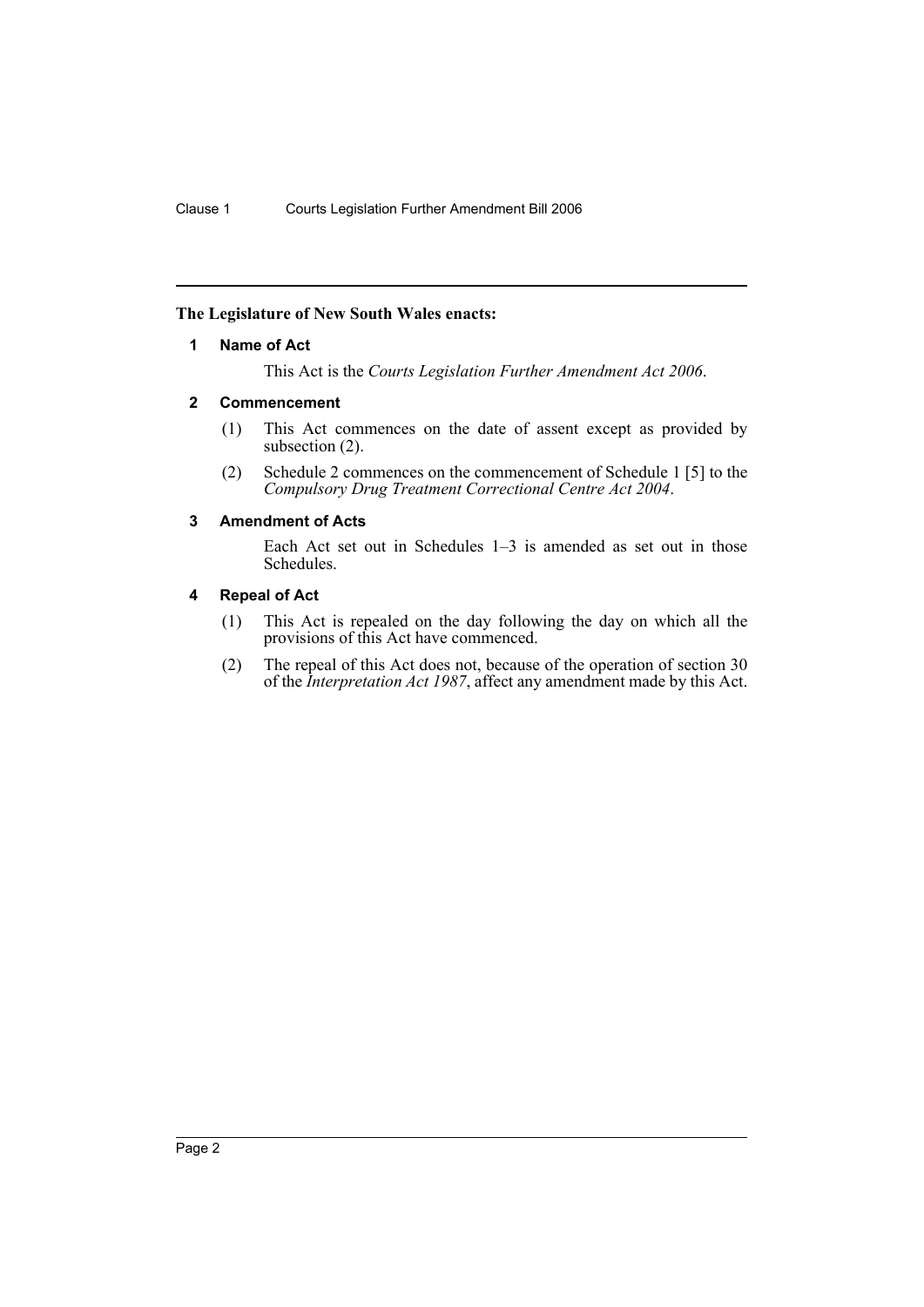Amendment of Civil Procedure Act 2005 No 28 Schedule 1

# **Schedule 1 Amendment of Civil Procedure Act 2005 No 28**

(Section 3)

#### **[1] Section 18 Fees**

Omit ", (d) or (e)" from section 18 (2). Insert instead "or (d)".

#### **[2] Section 77 Payment of money recovered on behalf of person under legal incapacity**

Omit section 77 (3) and (4). Insert instead:

- (3) Despite subsection (2), the court may order that the whole or any part of such money not be paid into court but be paid instead to such person as the court may direct, including:
	- (a) if the person is a minor, to the Public Trustee, or
	- (b) if the person is a protected person, to the manager of the protected person's estate.
- (4) Money paid into court under subsection (2) is to be paid to such person as the court may direct, including:
	- (a) if the person is a minor, to the Public Trustee, or
	- (b) if the person is a protected person, to the manager of the protected person's estate.

#### **[3] Section 81 Definitions and application**

Insert after section 81 (2):

**Note.** Clause 11 of Schedule 6 to this Act provides that the reference in subsection (2) to an award of damages to which Chapter 5 of the *Motor Accidents Compensation Act 1999* applies includes a reference to an award of damages to which Part 6 of the *Motor Accidents Act 1988* applies.

#### **[4] Section 97 Arrest warrants**

Omit "this or any other Act or under rules of court" from section 97 (1) (a). Insert instead "this Act or any other law".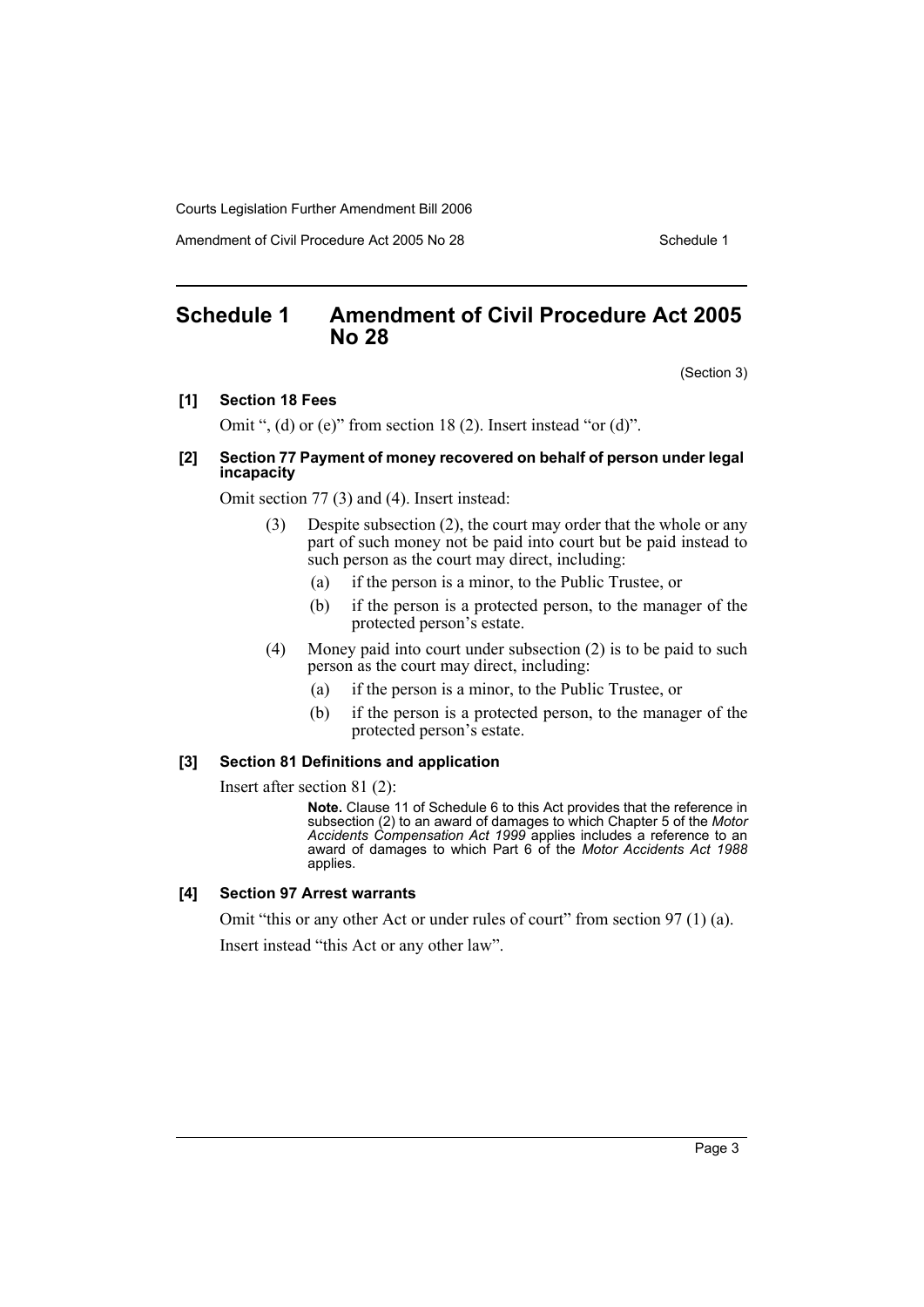Schedule 1 Amendment of Civil Procedure Act 2005 No 28

#### **[5] Section 113 Sale or mortgage by judgment debtor of land affected by order**

Omit section 113 (6) (b). Insert instead:

- (b) the Sheriff, on production of the agreement for the sale or the mortgage instrument, must endorse:
	- (i) in the case of a sale, the agreement for sale, or
	- (ii) in the case of a mortgage, the mortgage instrument.

## **[6] Section 113 (7)**

Omit "agreement". Insert instead "agreement or mortgage instrument".

## **[7] Schedule 6 Savings, transitional and other provisions**

Insert at the end of clause 1 (1):

*Courts Legislation Further Amendment Act 2006* (but only to the extent that it amends this Act)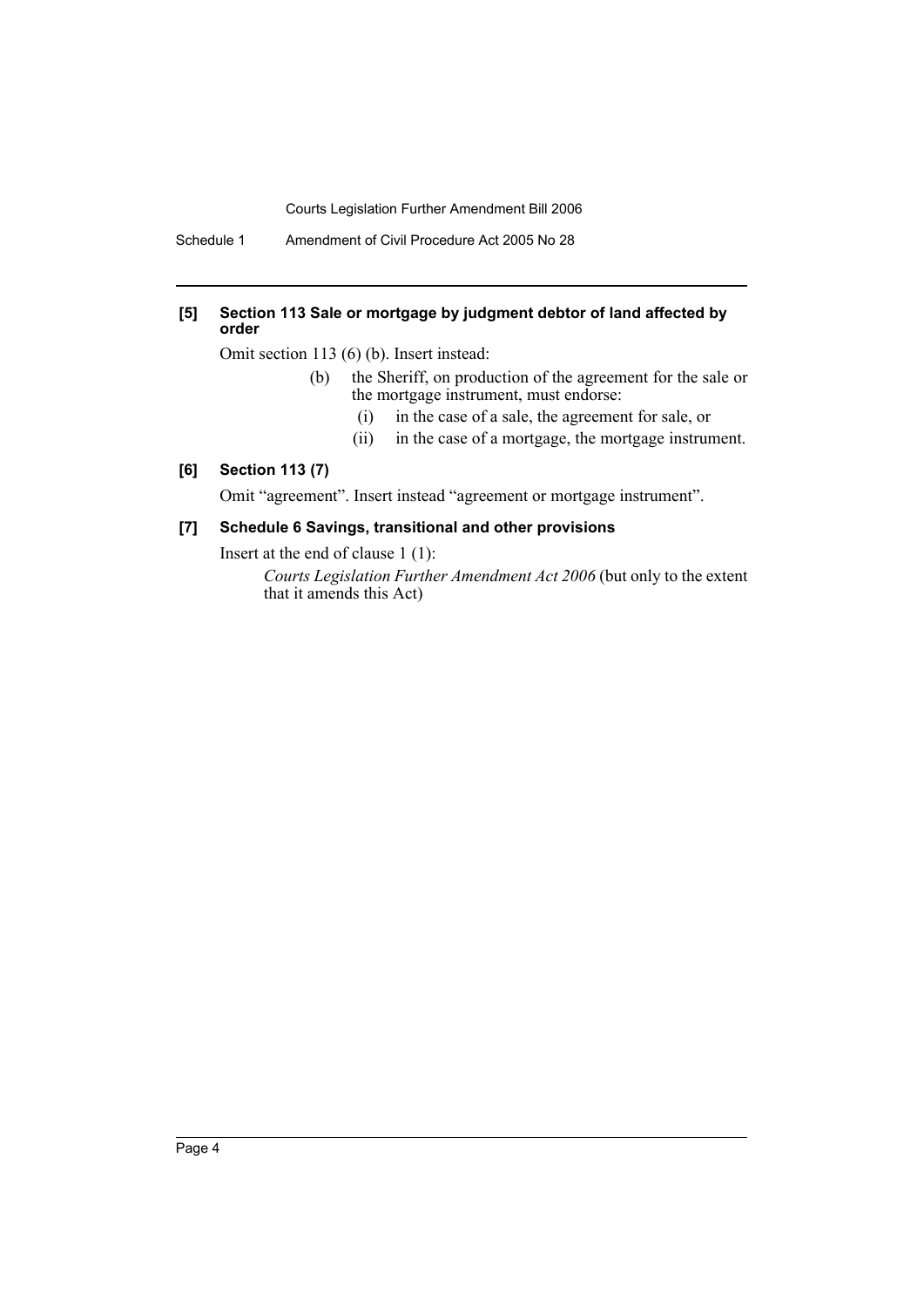Amendment of Drug Court Act 1998 No 150 Schedule 2

# **Schedule 2 Amendment of Drug Court Act 1998 No 150**

(Section 3)

#### **[1] Section 5A Definition of "eligible convicted offender"**

Omit section 5A (1) (b). Insert instead:

- (b) the person has been sentenced to a term of imprisonment for the offence to be served by way of full-time detention and the unexpired non-parole period in relation to that sentence is:
	- (i) at the time the Drug Court is determining whether to make a compulsory drug treatment order with respect to the person—a period of no more than 3 years, and
	- (ii) at the time that the sentence was imposed—a period of at least 18 months, and

### **[2] Section 5A (1) (c)**

Omit "3 other offences". Insert instead "2 other offences".

#### **[3] Section 5A (1) (d) and (e)**

Omit "in the opinion of the Drug Court," wherever occurring.

**[4] Section 5A (2) (d)**

Omit the paragraph.

#### **[5] Section 18E Assessment of eligibility and suitability by the multi-disciplinary team**

Insert after section 18E (2) (c):

(c1) the offender's history of committing offences involving violence,